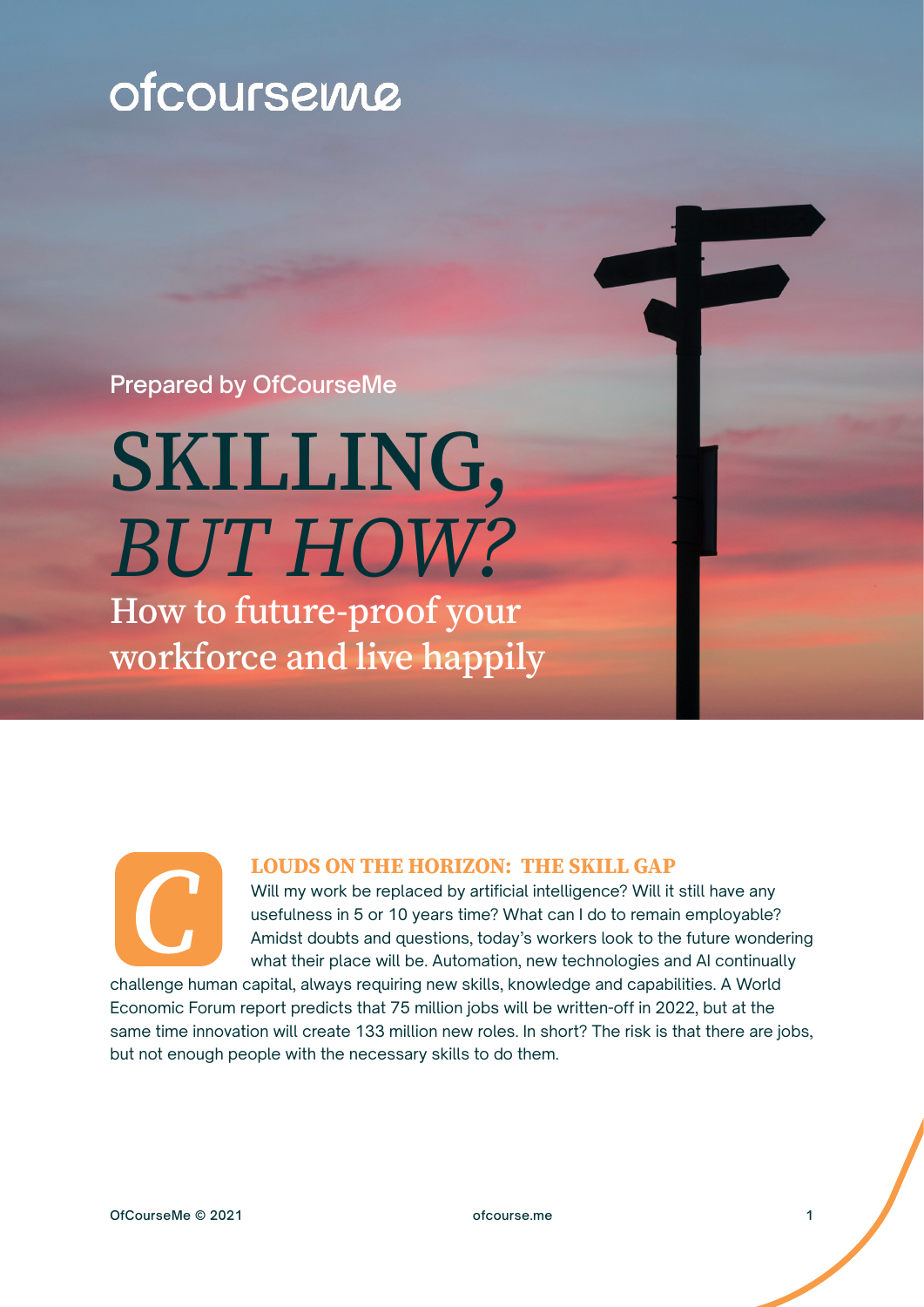# ofcourseme

The skill gap is a problem for both workers and companies, because it makes the former vulnerable and the latter at risk of talent shortages. The problem is well known and companies have already put in place a number of strategies to address it, such as hiring new staff or using external contracts, but according to McKinsey, training is on the whole the preferred solution by companies *(McKinsey, Building workforce skill at scale to thrive during - and after- the COVID 19 crisis, page 5)*. And, it can be added, it is also the most socially far-sighted choice.

It's now some years, that learning programmes aimed at bridging existing skill gaps were set up, but the pandemic has definitely accelerated the times and today companies have doubled their efforts in this area *(McKinsey, page 5).* The results? Between 71% and 90% of those interviewed say that corporate training has had a positive impact for the company, in particular in 4 aspects:

- **Corporate strategy**
- **Employee satisfaction and performance**
- **Company reputation**
- **Productivity increase**

Enthusiasm for training is widespread (77% of employees feel ready to do a full retraining - *PWC, Hopes and Fears 2021, February 2021)*, but putting in place an efficient large-scale up/reskilling programme seems not to be that easy. The Skilling Today survey *(Randstad Risesmart, Skilling Today, page 3)*, in fact, reported that both employees and employers feel the lack of a guide that leads the way and coordinates everything, that has a vision of the future market, of the job and can recommend the skills to be promoted.

> **The risk is that there are jobs, but not enough people with the necessary skills to do them.**

#### **Is there a perfect recipe? The training steps**

What are the basic steps to create an effective learning program? Below we analyse the different recommended steps to create a coherent strategy, by comparing the data deriving from the experience of OfCourseMe with the aforementioned reports.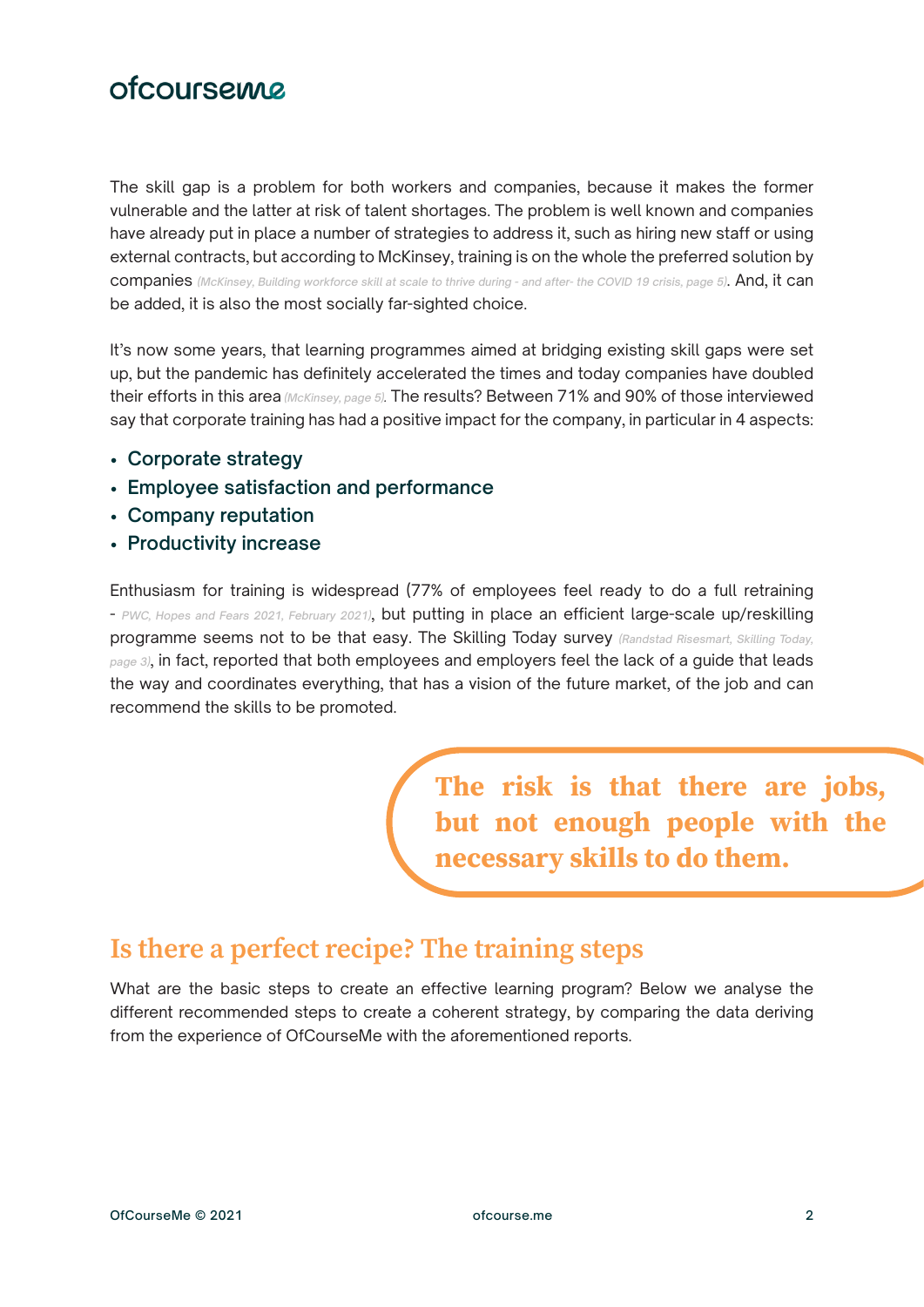### **STEP 1: KNOW YOUR SKILLS**

#### **• Mapping:**

To create a future-proof workforce, it must first be analysed: **assess its size, composition and possible future evolutions** *(BCG, The Future of Jobs in the Era of AI, March 2021)*. But to do this, there must be a change of mentality: in fact, roles within the company must be seen **as a set of skills** *(Accenture, "Future skill pilot", 2021, page 5)*.

**Compiling the skills required by the various roles in the company, both those of today and those planned in the future, is therefore a fundamental step**. Each job within the company must be mapped, working out what skills and knowledge it requires. The result of this analytical phase can be called skill taxonomy.

The same mapping must then be applied to people: the various skills possessed by individual employees must be assessed. This step will only be effective if the aspiration of the individual is also taken into account: in fact, everything depends on the degree of interest and willingness of a worker to change roles *(Accenture, page 8)*. For this reason, skill assessment must be done on an individual level, putting people and their personality at the centre.

#### **• Skill assessment**

Finally, after mapping the company's situation (which skills it has at the moment and which it will need in the future), it is possible to determine the extent of the skill gap, i.e. which skills are lacking and will need to be found in the future.

**Skill assessment must be based above all on recognizing the adaptive capacity of people, also assessing their personality and character.**

**Skill assessment is a delicate step, which is often made difficult by human nature.** In fact, according to an interesting experiment conducted by Accenture in collaboration with Sky-hive, the mapping of skills by HR managers and employees is often burdened by cognitive biases, which do not allow a clear and detached assessment. Using artificial intelligence overcomes the limiting and self-limiting tendency of individuals (often even stronger in the categories shown below): according to this test, an average person identifies 11 skills in themself, whereas AI identifies 34. Furthermore, the data show that often an employee lacks only some additional skills to completely change roles and that on average 6 months of training are enough for a total change of path.

**Skill assessment, therefore, must be based above all on recognizing the adaptive capacity of people, also assessing their personality and character: an approach built around the person, which completely understands the potential of workers.**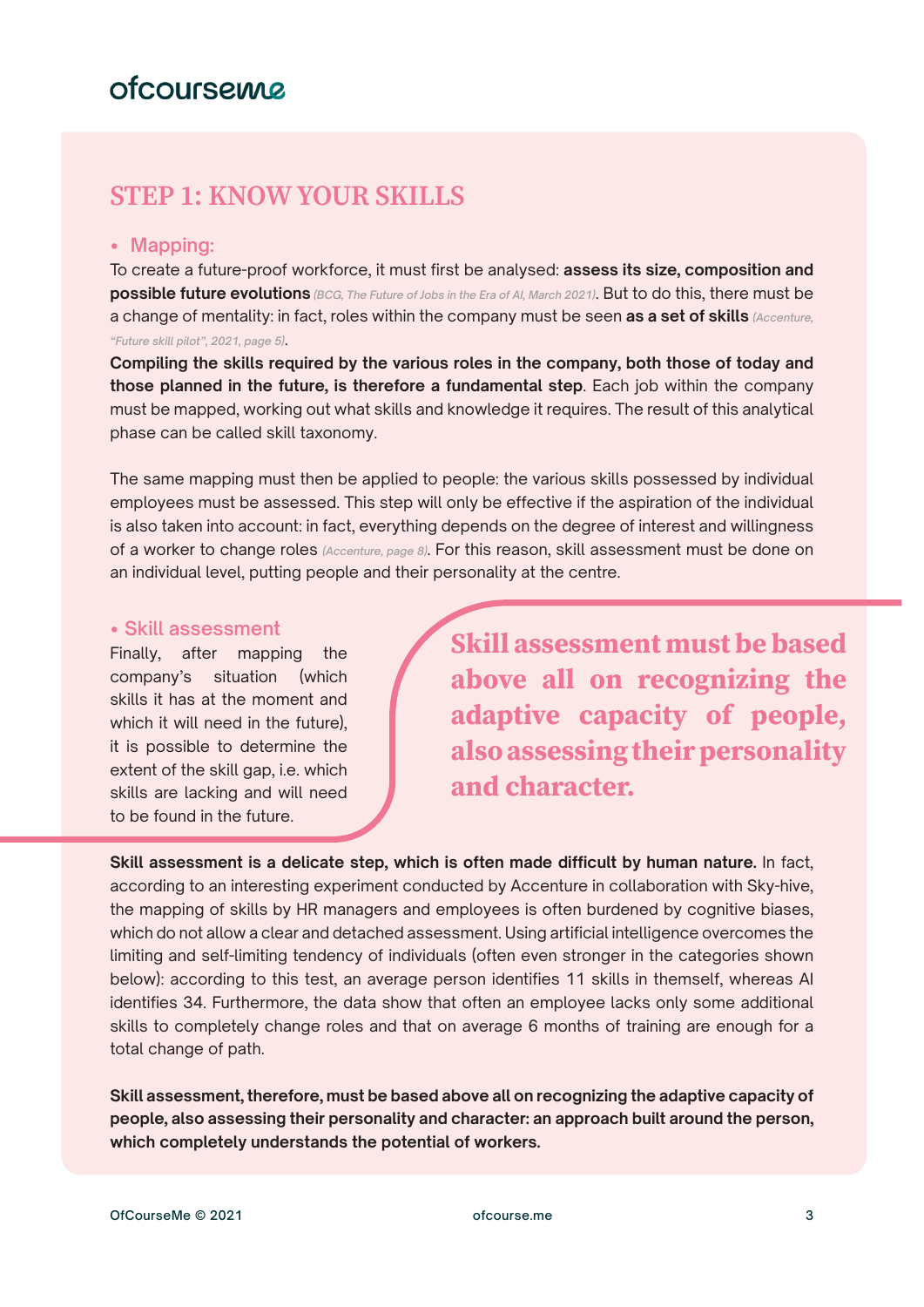# ofcourseme

#### **STEP 2: CONTINUOUS TRAINING**

In the second step it is necessary to decide what mix of strategies to use to fill the lack of skills, i.e.:

- **hiring new talent;**
- **use of external consultants;**
- **internal transitions;**
- **up/reskilling (or skill building).**

As already mentioned, according to McKinsey, **skill building is the predominant option chosen by companies** *(McKinsey, page 5)* **and according to BCG, definitely the most convenient also from an economic viewpoint** *(BCG, 2021)*.

Having decided on the resources and budget available for skill building, it is necessary to create and design the strategy for the training programmes, by posing several questions.

#### **Who should be offered training?**

According to the Skilling Today survey *(Randstad Risesmart, page 12)* training is often dedicated just to managers, as 65% of survey respondents confirm. **Instead, it is important to offer training to the entire company population: this allows for the creation of future leaders and managers and allows hidden talents to emerge and grow.** 

**A very important factor to consider is that often those who need to study less, are more inclined to do so, and vice versa:** according to PWC *(PWC, 2021)* young people are more enthusiastic about and predisposed to learning, unlike more mature workers who are in more need of updating. If this trend continues, there is a risk of widening the gap, for example, between those who know how to use technology and those who don't.

#### **What content/formats should be used?**

I**n the training programmes it is recommended to combine different actions:** the actual learning must also be accompanied by direct experiences in the field, where workers can put into practice what they have learned and are therefore increasingly stimulated to broaden their horizons *(Rebecca Henderson, "Organizations Must Improve Skilling To Futureproof Their Business And Their Workforce", Forbes).*

**As far as formats are concerned, it is recommended to maintain a varied and multi-channel**  approach. Including more unusual experiences such as group learning or face-to-face lessons with coaches increases the success of the initiative *(McKinsey, pages 7-8)*.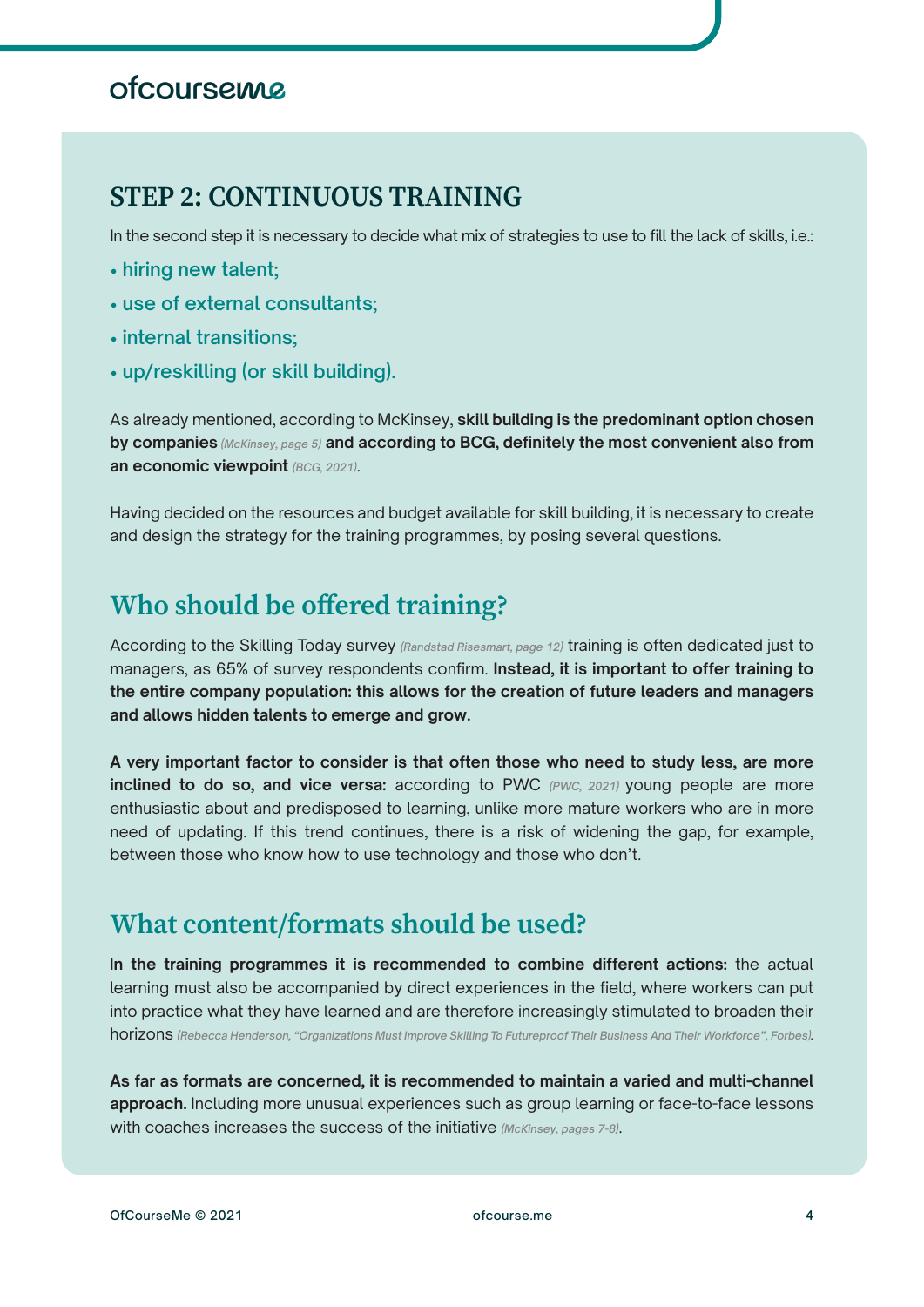#### **How to deal with digital learning?**

Digital learning is the preferred method of companies and the one amongst all of them that brings most success to training initiatives *(McKinsey, p. 8)*. T**his entails a great individual responsibility and mutual trust between company and employee: dedicating oneself to study must enter into the daily planning of work, and become an everyday habit.** The formats offered must be varied: we are not all the same and people study differently.

**• The MOOCs and video lessons** are suitable for those who prefer academic or long-term courses, perhaps split into several parts in chronological order.

- **Learning pills** are preferable for those who prefer to concentrate for a limited time: few minutes and very clear and concise information.
- **Podcasts** tend to be more inspirational and discursive, suitable for those who are passionate about a theme or a subject.
- **Tutorials** are formats suitable for learning practical things, such as the use of software or a particular technique. Particularly appreciated especially in the design and IT fields.

Offering an organized but flexible structure helps employees to be able to combine personal attitude with a structured programme, eliminating disorganization and waste of time. **A cultural change, however, is essential: work is fluid, in continuous movement and for this we must become continuous learners.** 

### **How and when to communicate?**

A good corporate communication strategy, which encourages and gives importance to the learning programme, can be instrumental in keeping employees' engagement high. **Attention and enthusiasm can be fleeting and this is why it is important to often introduce new, fresh and updated content, and communicate these updates through company communications, internal newsletters, emails**. In this way, stimuli, inspiration and ideas are continuously offered to workers to improve themselves and their way of working.

N.B.: There are companies and training managers who believe that having the latest technological innovation and lots of content is enough to stimulate continuous self-learning. **Well, that's not so. Designing and implementing a continuous and functional engagement plan for the promotion of the tools and content provided is even more important than the technology and content themselves.** Those who understand how to apply the right marketing strategies to training get much higher than average levels of interaction.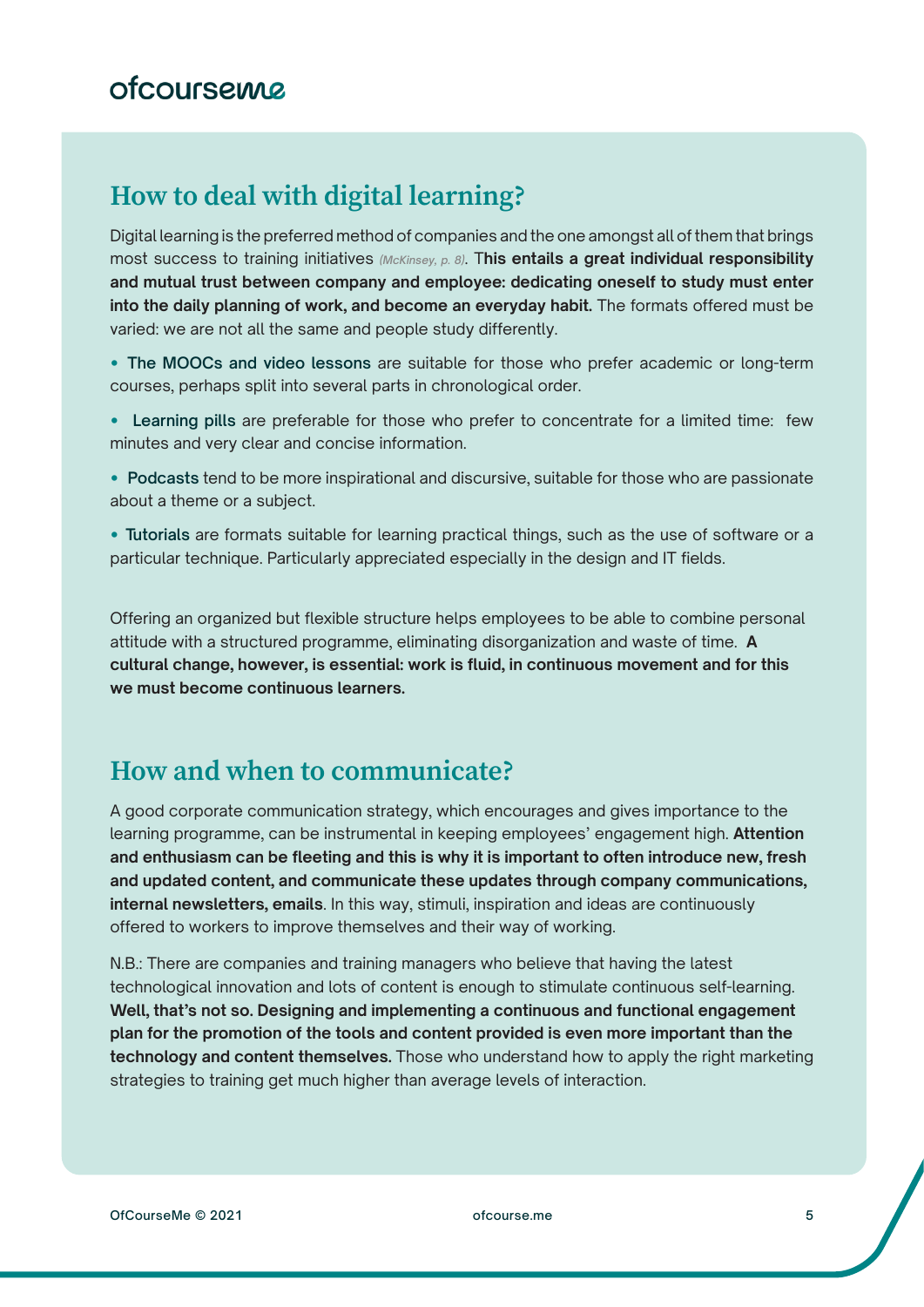### **STEP 3: DATA, DATA, DATA**

Once the whole structure has been set up, **it is necessary to analyse the data:** how many people are following the training, what are the most followed contents and formats, what works and what doesn't, from which device are people using the training contents and when, etc.

According to the McKinsey survey, **the data analysis step and monitoring the progress of learning programmes is the one in which companies encounter the most problems.** According to this report, there would be difficulties in assessing the results, such as what potentials have been created in workers or what impact they have had on business or productivity *(Mckinsey, page 11)*.

**For this reason it would be best to create an infrastructure dedicated to learning** (McKinsey suggests a skill-hub) that deals, among other things, with creating **matches between acquired skills and new roles, evaluating possible internal transitions.**

**Furthermore, it is fundamental to create an impact of learning tracking system**: data, which allow not just training courses to be adjusted and improved, **but above all to understand how much return there is on the investment made and what impact it has on productivity and revenues** *(Mckinsey, page 6)* .

It is therefore necessary to calculate the economic impact of learning in various areas, such as:

**1.** Reskilling/upskilling in the company **will save money on hiring and consultants** and there will be less costs for the layoffs of employees who are no longer productive;

**2.** If we increase the engagement of people, **there will be less churn among the talents** that we want to keep in the company and that are difficult (and expensive) to find and hire on the job market;

**3.** If we manage to position the right person in the right project, **the delivery of the project could improve,** with direct, tangible and measurable benefits on business;

**4.** People today have high expectations of their employers: offering targeted training is often one of the **benefits they expect from the company, thus increasing commitment;**

**5.** Learning also helps solve certain problems, such as work organization, or the prevention of burnout, **avoiding costs or inefficiencies for the company.**